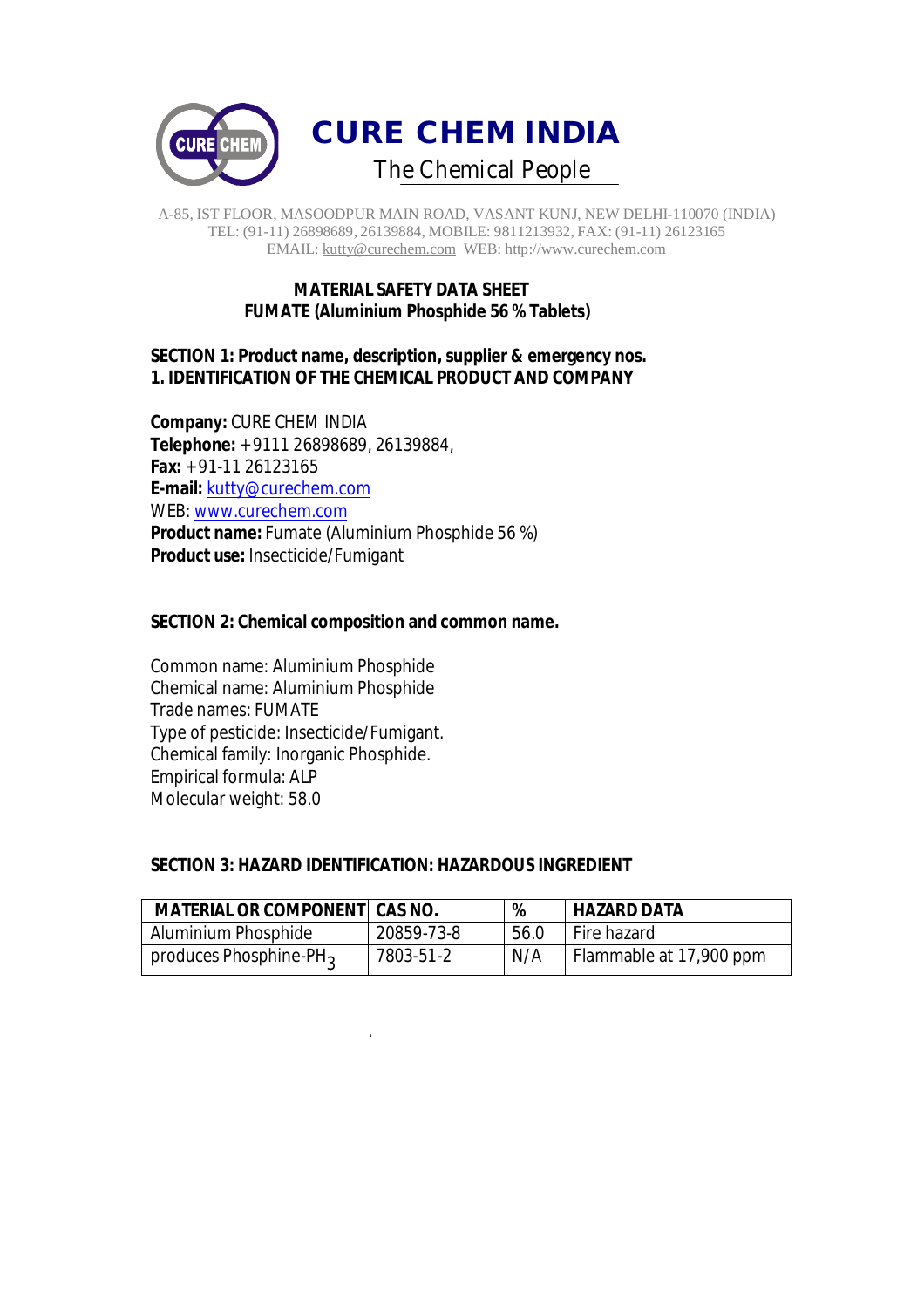

## **II. HAZARD CLASSIFICATION FOR INTERNATIONAL TRANSPORT UN NUMBER** : 3048 **CORRECT SHIPPING NAME** : ALUMINIUM PHOSPHIDE/FUMATE **CLASS** : 6.1 **HAZCHEM CODE** : 4WE **EPG IDENTIFICATION** : 4B3 **PACKAGING GROUP** : I PACKAGING METHOD : 5.9.4.1

## **SECTION 4: First Aid measures.**

First aid measures and medical treatment in case of phosphine and metal phosphide poisoning

## **First Aid measures in case of phosphine inhalation:**

Remove from exposure area to fresh air and keep at rest.

If the patient is unconscious, place in semi-prone recovery position or otherwise maintain the airway. If the patient is conscious, but has difficulty in breathing, treat in a seated position and give oxygen if available. Otherwise, allow the patient to recline with the legs slightly elevated. If breathing stops: immediately ventilate the patient artificially (mouth-tomouth/ nose or mechanically with oxygen if available).

## **First aid in case of the metal phosphide ingestion:**

Do not give milk, fats or saline emetics by mouth.

Give oxygen if there is respiratory distress.

If the first aider is medically authorized to do so, and the patient is conscious, induce vomiting.

After 20 minutes (or after vomiting), administer activated charcoal (50 g in water by mouth) if available. Obtain medical attention as soon as possible: preferably send immediately to hospital.

#### **MEDICAL TREATMENT:**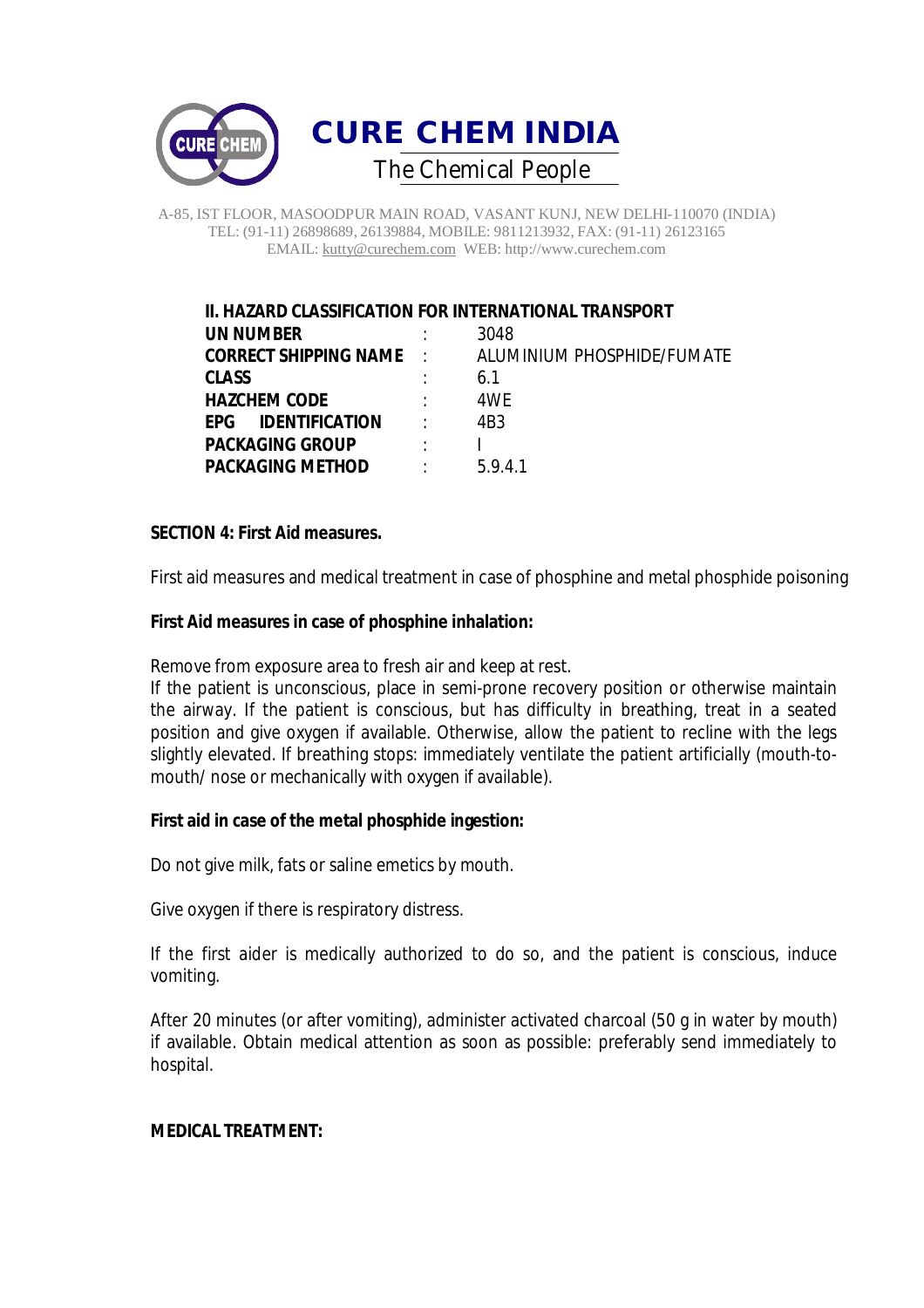

## **Medical treatment in case of inhalation of phosphine:**

Give oxygen by mask if required; perform base line chest X-ray and examine chest. Treat shock conventionally.

The patient should be observed for 48-72 hours, as onset of pulmonary oedema may be delayed. In severe respiratory distress: give methylprednisolone 30 mg/kg, or equivalent, intramuscularly, preferably within 4 hours of exposure.

If pulmonary oedema occurs, treat by positive and expiratory pressure ventilation. Antibiotics should only be given if secondary infection is present. Treat any fits conventionally; give general supportive care with particular attention to fluid balance.

## **Medical treatment in case of ingestion of metal phosphide:**

Consider tracheal intubation and gastric lavage with 2 % sodium bicarbonate solution. Activated charcoal medicinal liquid paraffin may limit absorption of phosphine and may be administered by mouth or stomach tube. Monitor and support vital functions, particularly hepatic and renal function. Treat shock conventionally.

## **SECTION 5: Fire fighting measures.**

## FIRE AND EXPLOSION DATA

## **Fire and Explosion**

**Hazard**: Toxic gases (such as oxides of phosphorus,

Phosphoric acid & Hydrogen) may be released in a Phosphine fire. They are not flammable but exposure to moist air, water, and some other liquids release flammable phosphine gas. Spontaneous ignition may result- if contacted by water, other liquids, or if confined.

**Fire fighting media**: Sand, CO<sub>2</sub>. Ventilation, with air, will effectively reduce PH<sub>3</sub> concentrations

below flammable limits.

## **Special Fire fighting**

**Procedure**: DO NOT USE WATER OR FOAM. Extinguish using agent for type of fire. Avoid breathing fumes from burning materials.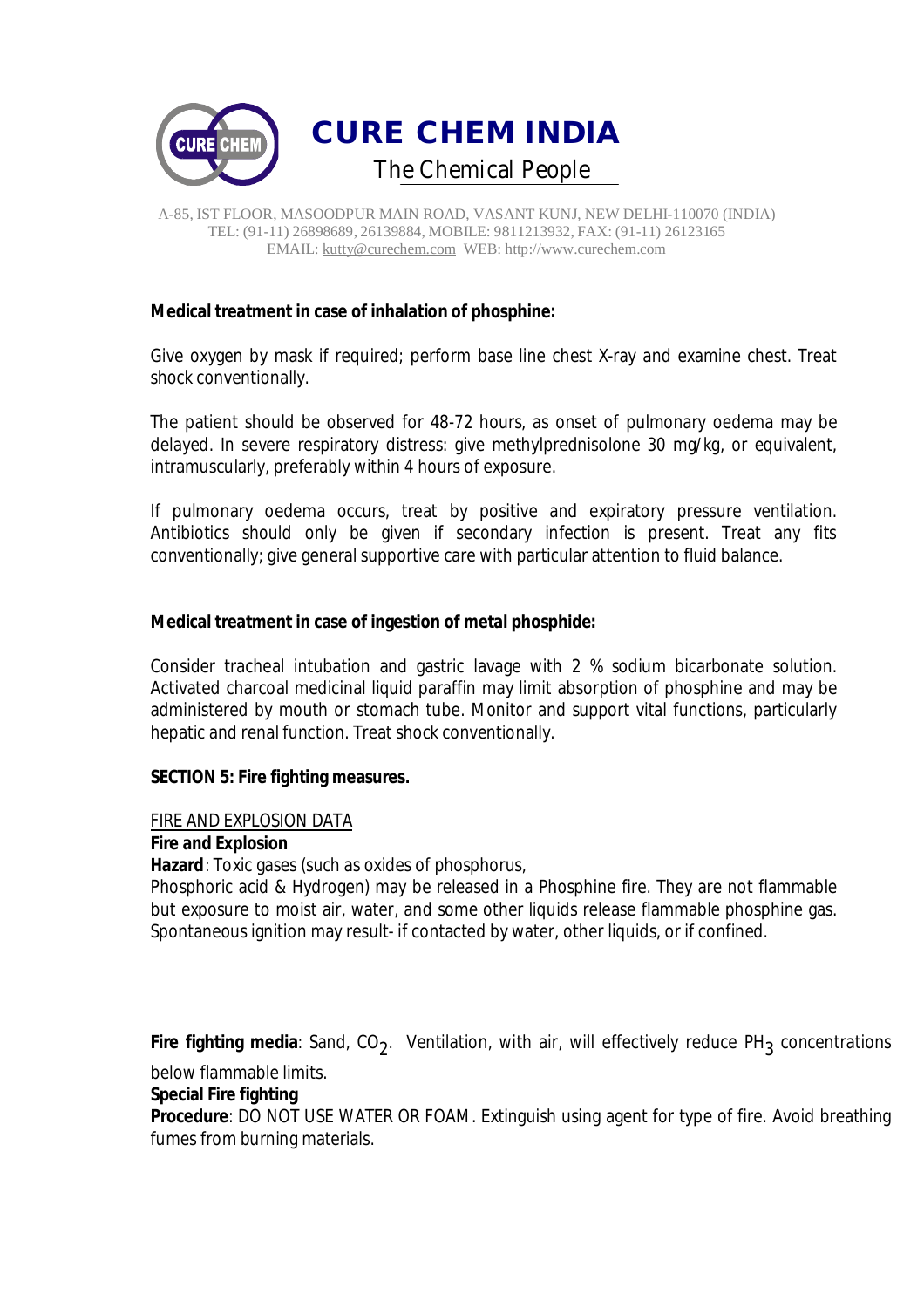

# **SECTION 6: Accidental release measures: ACCIDENTAL RELEASE, SPILL OR LEAKAGE PROCEDURES**

**Steps to be taken in case**: A spill, other than of material leakage and incidental to application or spillage. Normal handling may produce high levels of gas and, therefore, attending personnel must wear SCBA or its equivalent when the concentration of hydrogen phosphide gas is unknown. Other NIOSH/MSHA approved respiratory protection may be worn if the concentration is known. Do not use water at any time to clean up a spill of Fumate. Water in contact with untreated metal phosphides will greatly accelerate the production of Hydrogen phosphide gas which could result in a toxic and/or fire hazard. Wear gloves of cotton or other material when handling Fumate.

## **Neutralizing Chemicals: CO<sub>2</sub>**

**Waste disposal**: Untreated or partially reacted tablets or pellets that must be disposed of are hazards waste. However, if properly exposed the residual dust remaining after fumigation will be grayish-white, spent, non hazardous waste which can be disposed of at sanitary land fill. Some local or state regulations may vary, so disposal procedures should be reviewed with appropriate authorities.

## **SECTION 7: Handling and storage information.**

## **SPECIAL PROTECTION, HANDLING AND STORAGE INFORMATION**

**Ventilation requirement**: Ventilation: Forced air ventilation and/or appropriate work practices should be used where needed to reduce exposure. Passive or forced ventilation is necessary prior to re-entry by unprotected workers. They may also be required in enclosed areas which are attached to a fumigated site.

## **Specific Personal**: Respiratory: A NIOSH/MSHA

**Protective Equipment**: approved, full face gas mask - Phosphine canister combination may be used at levels up to 15 ppm. Above this level or in situations where the Hydrogen Phosphide concentration is unknown, a NIOSH/ MSHA approved SCBA or its equivalent must be used.

**Clothing**: Employee must wear appropriate protective (impervious) clothing and equipment to prevent repeated or prolonged skin contact with this substance.

**Gloves**: Dry cotton gloves.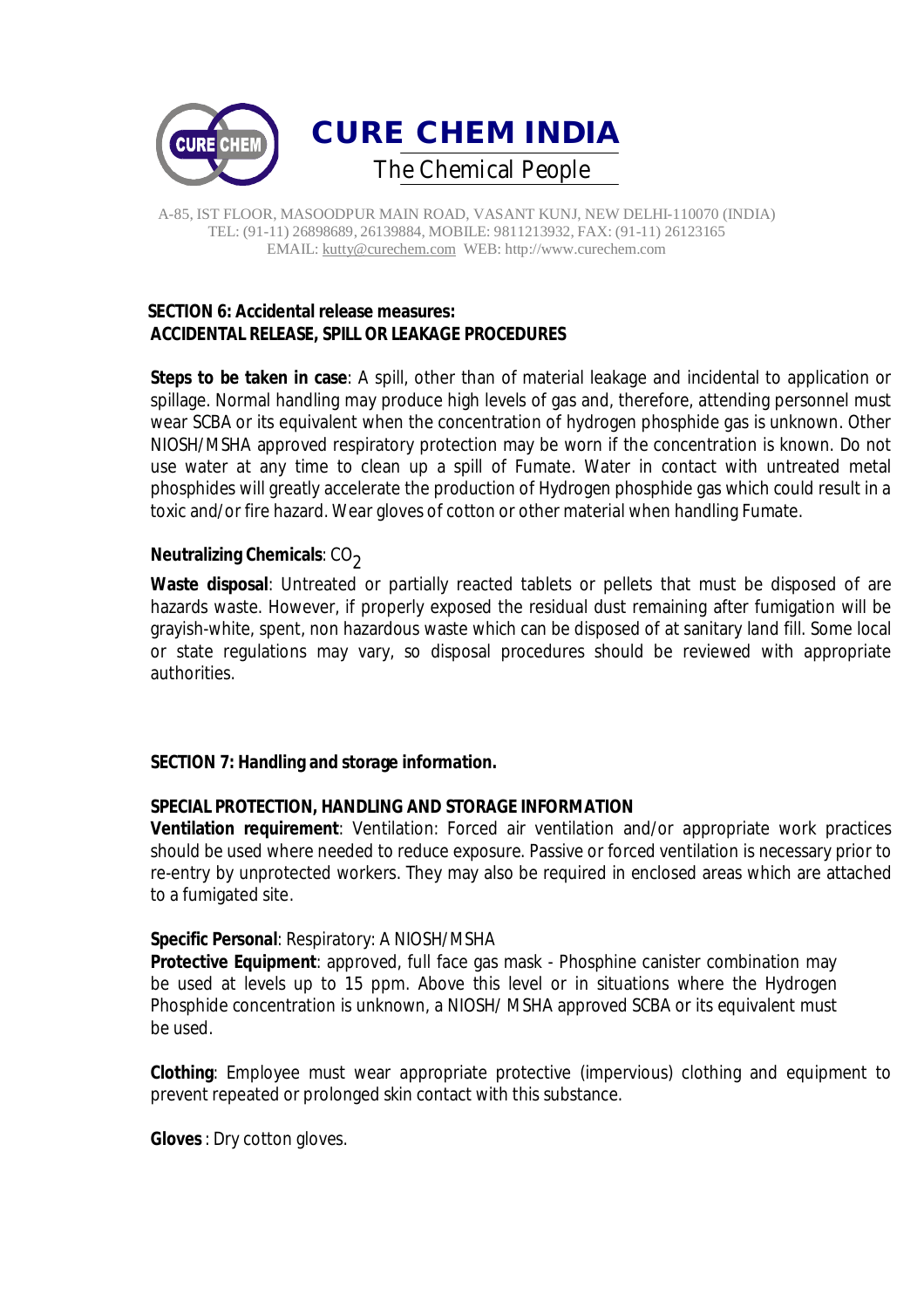

**Eyes**: Employee must wear splash proof or dust resistant safety goggles to prevent eye contact with this substance.

**Emergency wash facilities**: The employer should provide an eye wash fountain within the immediate work area for emergency use.

**Storage and Transport**: Store away from other chemicals, foodstuffs, and animal feed, children, and unauthorized personal. Do not load together with food and animal food.

## **SECTION 8: Exposure control and personal protection:**

## **Specific Personal**:

Respiratory: A NIOSH/MSHA

**Protective Equipment**: approved, full face gas mask - Phosphine canister combination may be used at levels up to 15 ppm. Above this level or in situations where the Hydrogen Phosphide concentration is unknown, a NIOSH/ MSHA approved SCBA or its equivalent must be used.

**Clothing**: Employee must wear appropriate protective (impervious) clothing and equipment to prevent repeated or prolonged skin contact with this substance.

**Gloves**: Dry cotton gloves

**Eyes**: Employee must wear splash proof or dust resistant safety goggles to prevent eye contact with this substance.

## **Precaution to be taken in handling and storing:**

Conspicuous warning signs must be secured to the area. WARNING SIGNS - DANGER POISON GAS - DO NOT ENTER.

**Other Precautions**: Stocks of any preparation that contains Aluminium Phosphide must be stored under lock and key in dry, well ventilated premises. Warning notices specifying the danger of unauthorized entry should be placed in prominent positions at all points of access to the store. Tablets, pellets, sachets should be handled with care. Spontaneous combustion may occur when sealed packages, such as tubes containing Aluminium Phosphide preparations are opened. Containers should not be opened in atmosphere where there is a risk of dust explosion.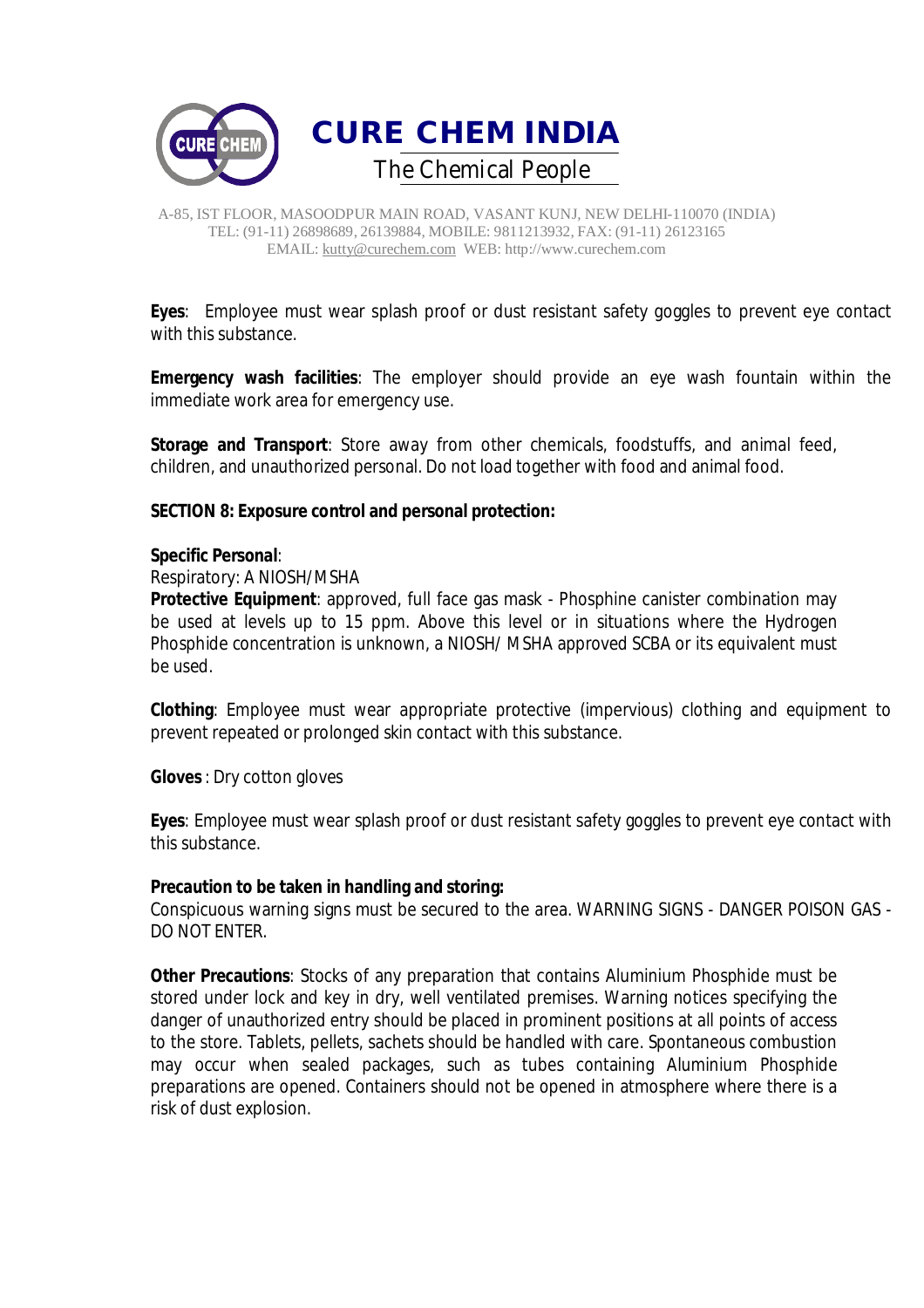

# **SECTION 9: Physical and chemical properties: PHYSICAL AND CHEMICAL DATA**

**Description ALP**: Grayish Tablets. Odour: Garlic-like **Melting Point** : > 1000<sup>0</sup>C (for technical) **Density**: 2.85 at 25<sup>0</sup>C (for technical) **Solubility**: In water: Insoluble in water reacts with water to liberate phosphine. **Stability**: Though stable when dry, it reacts with moist air, violently with acids, producing phosphine gas.

# **SECTION 10: Stability and reactivity**

**Stability & reactivity**: Though stable when dry, it reacts with moist air, violently with acids, producing phosphine gas.

# **SECTION 11: Toxicological information. TOXICOLOGICAL DATA**

# **Acute Toxicity:**

Aluminium phosphide is not absorbed dermally; the main routes of exposure are through ingestion and inhalation. It is highly toxic via both these routes. The reported rodent oral LD50 is 11.5 mg/kg for the refined version, with that for the technical compound presumably lower. Aluminium phosphide ingested orally reacts with water and stomach acids to produce phosphine gas, which may account in a large part for observed toxicity.

Phosphine generated in the gastrointestinal tract is readily absorbed in to the bloodstream, and it is readily absorbed through the lung epithelium. The rodent 4 hour inhalation LC50 for phosphine gas (the product of phosphide reaction with water) is widely reported as: 15mg/m3 (15μg/L, or approximately 10.7 ppm). Recent study indicates that the rodent 4-hour inhalation LC50 may exceed 15 mg/m3. Symptoms of mild to moderate acute Aluminium phosphide toxicity include nausea, abdominal pain, and tightness in chest, excitement, restlessness, agitation and chills.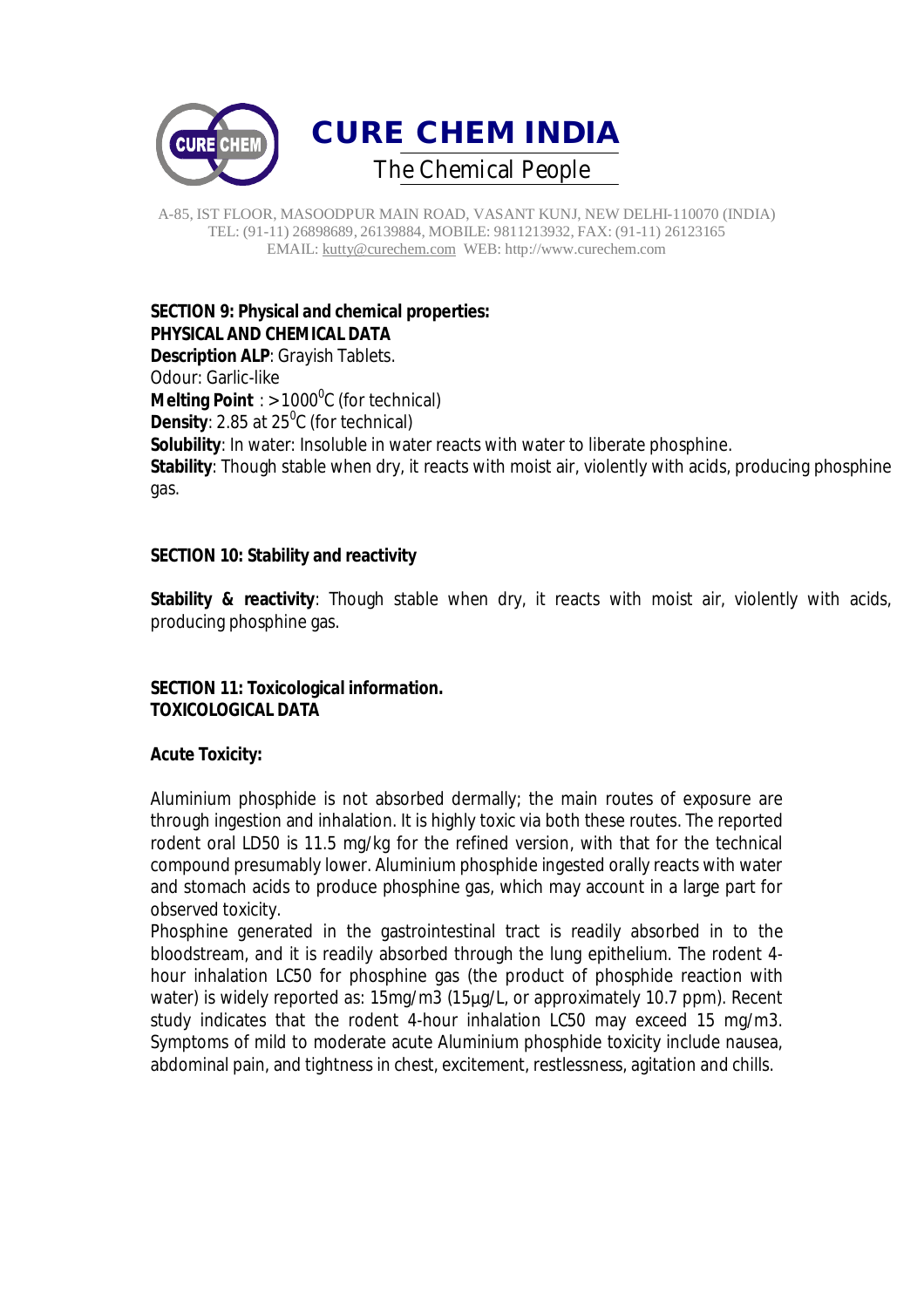

Symptoms of more severe toxicity include: diarrhoea, cyanosis, difficulty breathing, pulmonary oedema, respiratory failure, tachycardia (rapid pulse) and hypotension (low blood pressure), dizziness and/or death.

Convulsions have been reported in lab animals exposed to high concentrations of phosphine. Mild exposure is reversible

**Chronic Toxicity:** There is no evidence available that shows cumulative or chronic toxicity symptoms. Reproductive Effects: The available evidence for reproductive effects in animals suggest that reproductive effects are not likely in humans under normal conditions.

**Teratogenic Effects:** The available evidence for teratogenic effects in animals suggests that such effects are not likely in humans under normal conditions.

**Mutagenic Effects:** No evidence was available regarding the ability of Aluminium phosphide or phosphine to cause mutations or increase the mutation rate.

**Carcinogenic Effects:** No data are currently available; it is possible that some testing on the oncogenicity may be initiated in the near future.

**Organ Toxicity:** Acute toxicity resulting from Aluminium phosphide exposure is apparent most immediately in the heart and lungs; it may also affect the central nervous system, liver and kidneys.

Fate in Humans & Animals: Aluminium phosphide rapidly reacts with water to form highly toxic phosphine gas. It has been reported that Aluminium phosphide may be absorbed directly into the bloodstream, although this is probably a very minor route of entry. That phosphine which is not expired through the lungs may be metabolized to phosphates, hypophosphite and phosphite.

**Health hazard data**: Highly toxic by ingestion/inhalation and moderately toxic by dermal absorption.

**Inhalation**: Rat LC  $_{50}$  – 34.6 ppm.

Acute oral: Rat LD<sub>50</sub>: 7.271 mg/kg bodyweight

Acute dermal: Rat LD<sub>50</sub>: 50 mg/kg bodyweight

**Skin contact**: No absorption through the skin. Fumate is non-irritant to rabbit skin.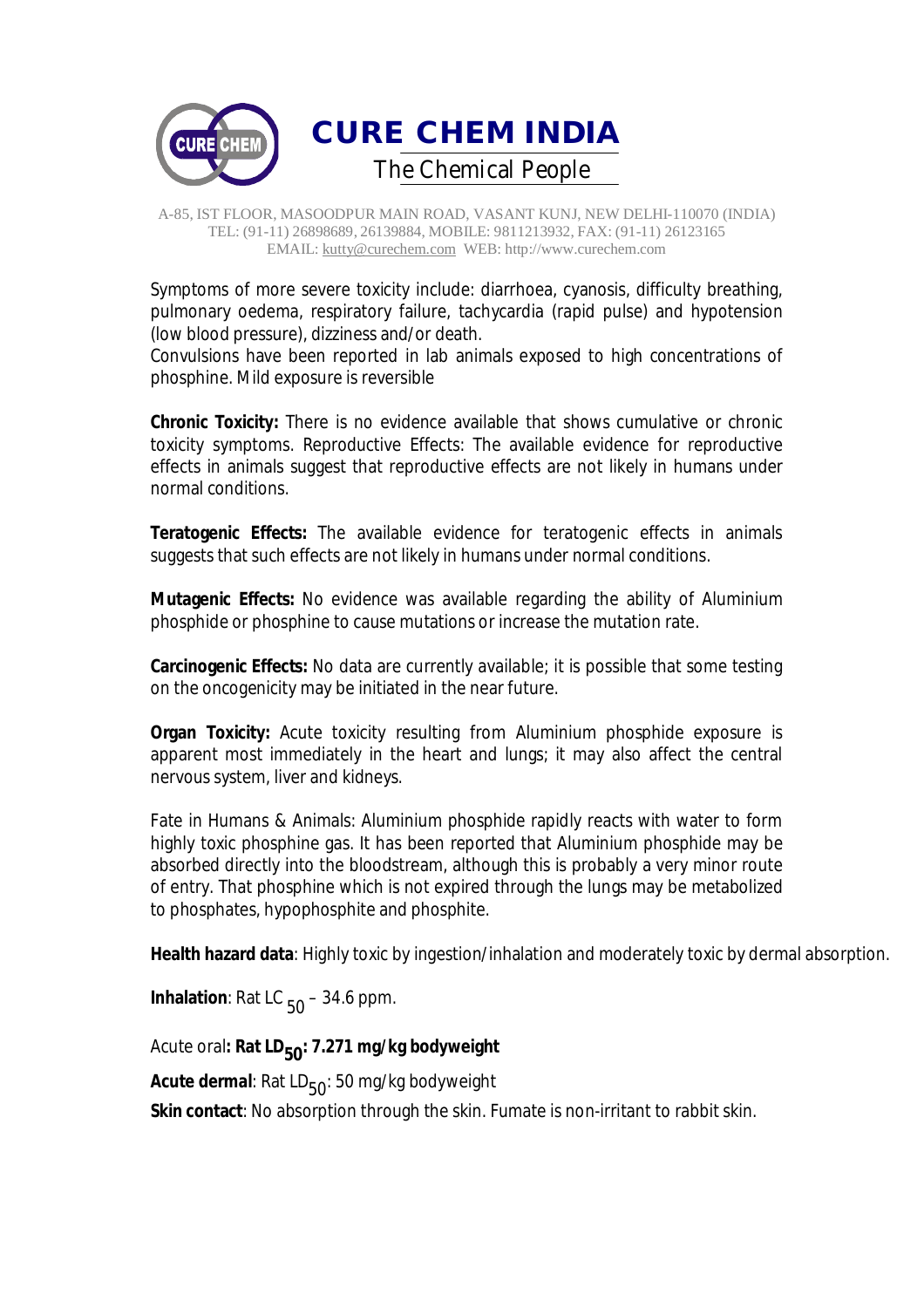

**Eye contact**: Gas may enter membranes on exposure. DO NOT WEAR contact lens, Non-irritant to rabbit eye.

**Ingestion**: Causes lungs & brain symptoms, but damage to viscera is more common. **Effects on exposure**: (Symptoms) Fatigue, nausea, chest pain, uneasiness, vomiting, stomach ache.

**Acute exposure**: Diarrhea, Dyspenea

**Chronic exposure**: Not known to occur.

## **SECTION 12: ECOLOGICAL INFORMATION**

**Effects on Birds:** The precise oral or inhalation median lethal doses for Aluminium phosphide or phosphine in birds are not known. It is reported that exposure of turkeys and hens to 211 and 224 mg/m<sup>3</sup> for 74 and 59 minutes respectively resulted in laboured breathing, swelling of organs, tonic-clonic convulsions and death.

Effects on Aquatic Species: The reported acute LC50 is 4.1 μg/L in rainbow trout, indicating very high toxicity. No data were available regarding the specific toxicity of Aluminium phosphide or of phosphine to other fish or aquatic species (e.g. LC50 or EC50 values), but due to the mechanism of action it is likely that it will be very highly toxic to them as well.

Effects on Other Animals (Non target species): No data were available.

## **ENVIRONMENTAL FATE:**

Breakdown of Chemical in Soil and Groundwater: Aluminium phosphide will break down spontaneously in the presence of water to form a gaseous product, and so it is non-persistent and non-mobile in the soil environment, and poses no risk to groundwater.

Breakdown of Chemical in Surface Water: It is highly unlikely that Aluminium phosphide or phosphine will be found in surface waters.

Breakdown of Chemical in Vegetation: No data were available.

## **SECTION 13: Disposal information:**

**Waste disposal**: Untreated or partially reacted tablets or pellets that must be disposed of are hazards waste. However, if properly exposed the residual dust remaining after fumigation will be grayish-white, spent, non hazardous waste which can be disposed of at sanitary land fill. Some local or state regulations may vary, so disposal procedures should be reviewed with appropriate authorities.